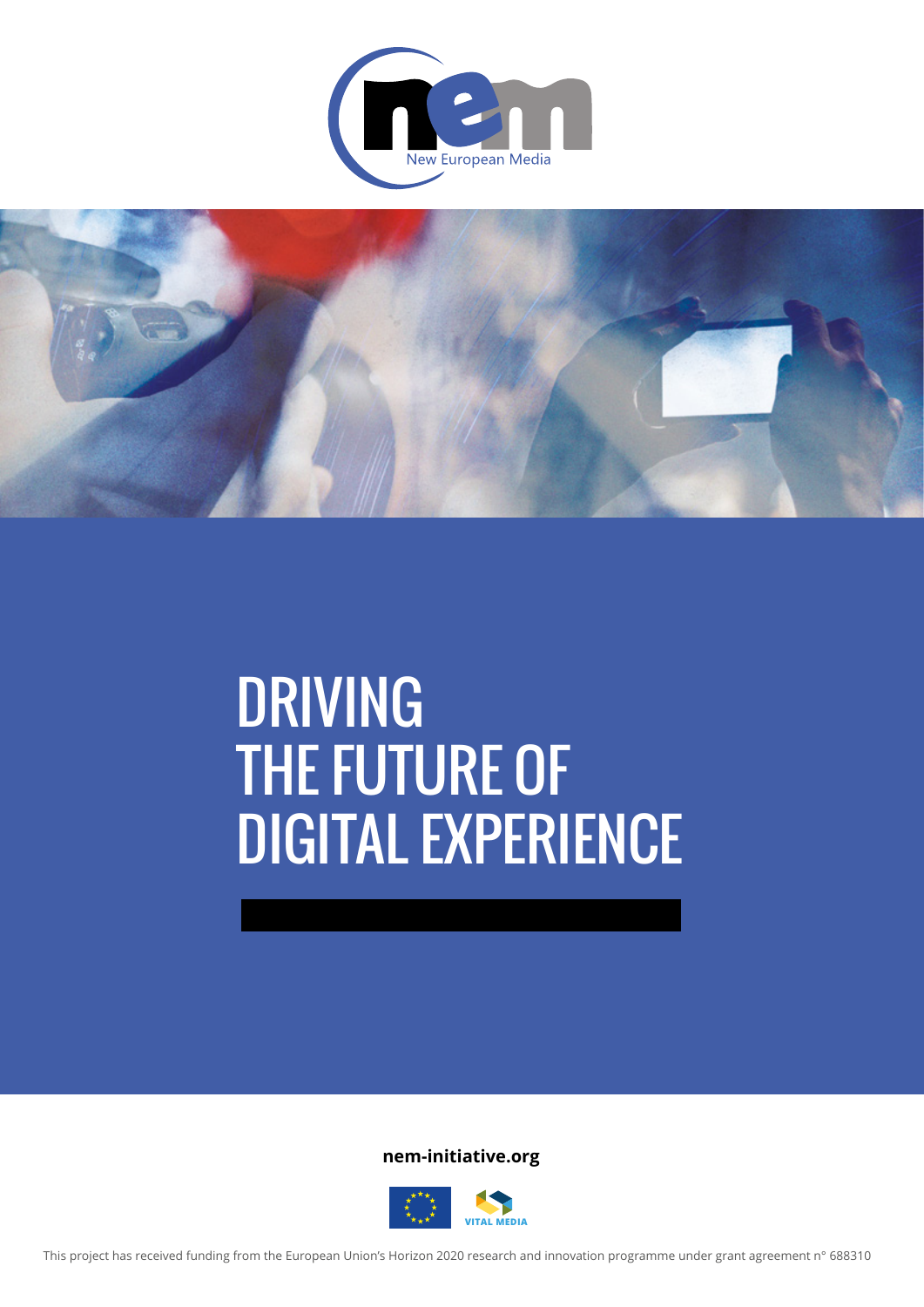

### What is NEM?

The **NEM Initiative** (New European Media Initiative) was established in autumn 2005 as one of the European Technology Platform under the Seventh Framework Programme, aiming at fostering the convergence between consumer electronics, broadcasting and telecoms in order to develop the emerging business sector of networked and electronic media. In order to respond to new need and requirements of the Horizon 2020 programme, the NEM Initiative enlarged its focus towards creative industries and changed its name from Networked and Electronic Media Initiative to New European Media, dealing with Connected, Converging and Interactive Media & Creative Industries, driving the future of digital experience.

The NEM constituency includes **all major European organisations** working in the networked and electronic media area, including content and media providers, creative industries, broadcasters, network equipment manufacturers, network operators and service providers, academia, standardisation bodies and government institutions. Those actors share a **common vision** and have been producing a Strategic Research and Innovation Agenda (SRIA) as well as position papers, in order to accelerate the innovative development of the new sector in a harmonised and fruitful way and to place European industry at the forefront of the information era.

NEM is an active community and network of more than 1000 members. To reach the thousands of start-up companies and SMEs dealing with Media, Content and Creative Industries in Europe, NEM has organized itself as a '**cluster-of-clusters**', those clusters being THE local, regional or national organizations often serving as the local contact point and interfaces working closely with those start-up and SMEs on a daily basis.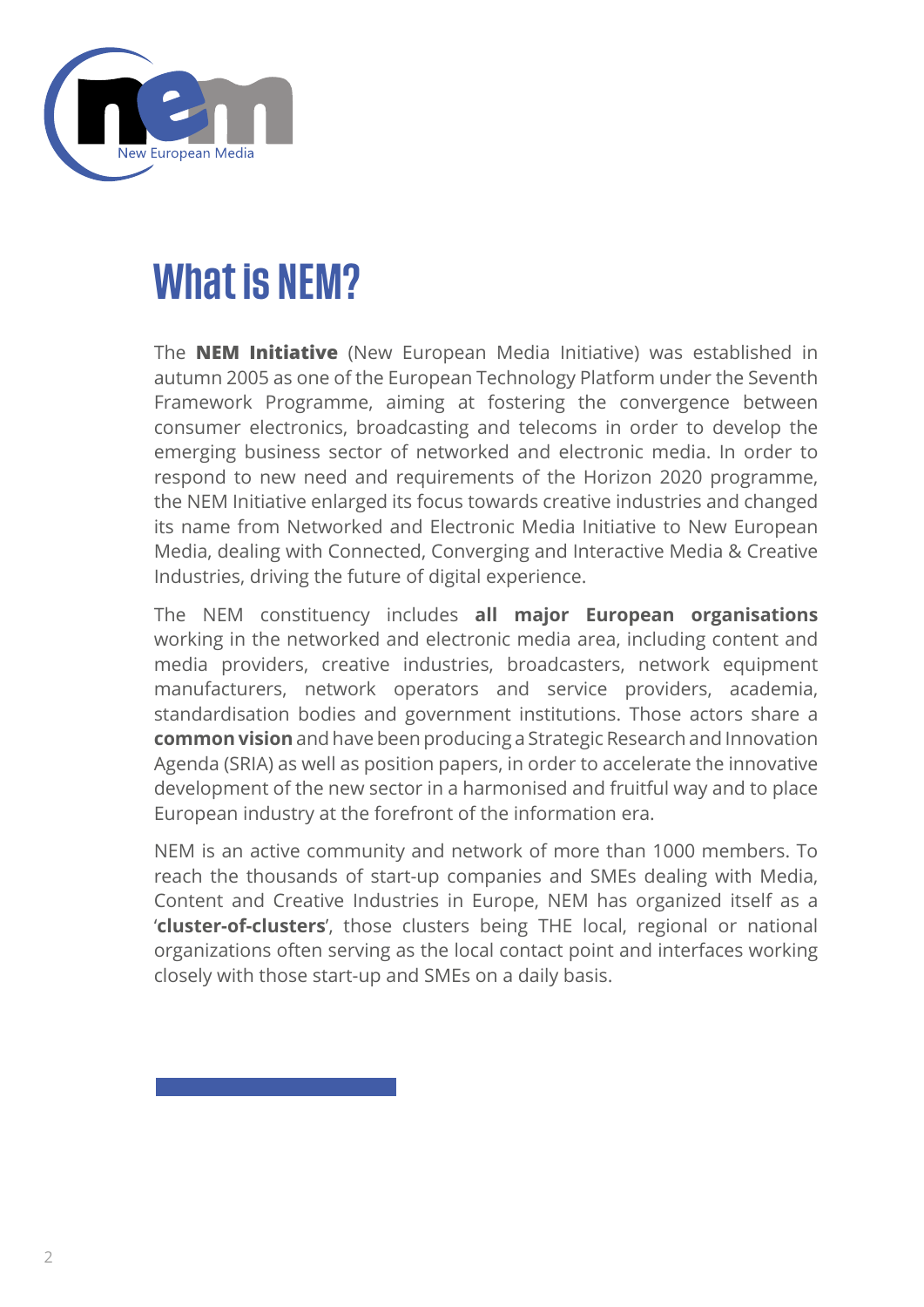## **Key figures (2018)**



**13 Years of existence**



**1130 Members**



**78 Clusters**



**130 Research centers**



**210 SMEs**



**160 Universities**



**70 Countries**



**9 Ambassadors**







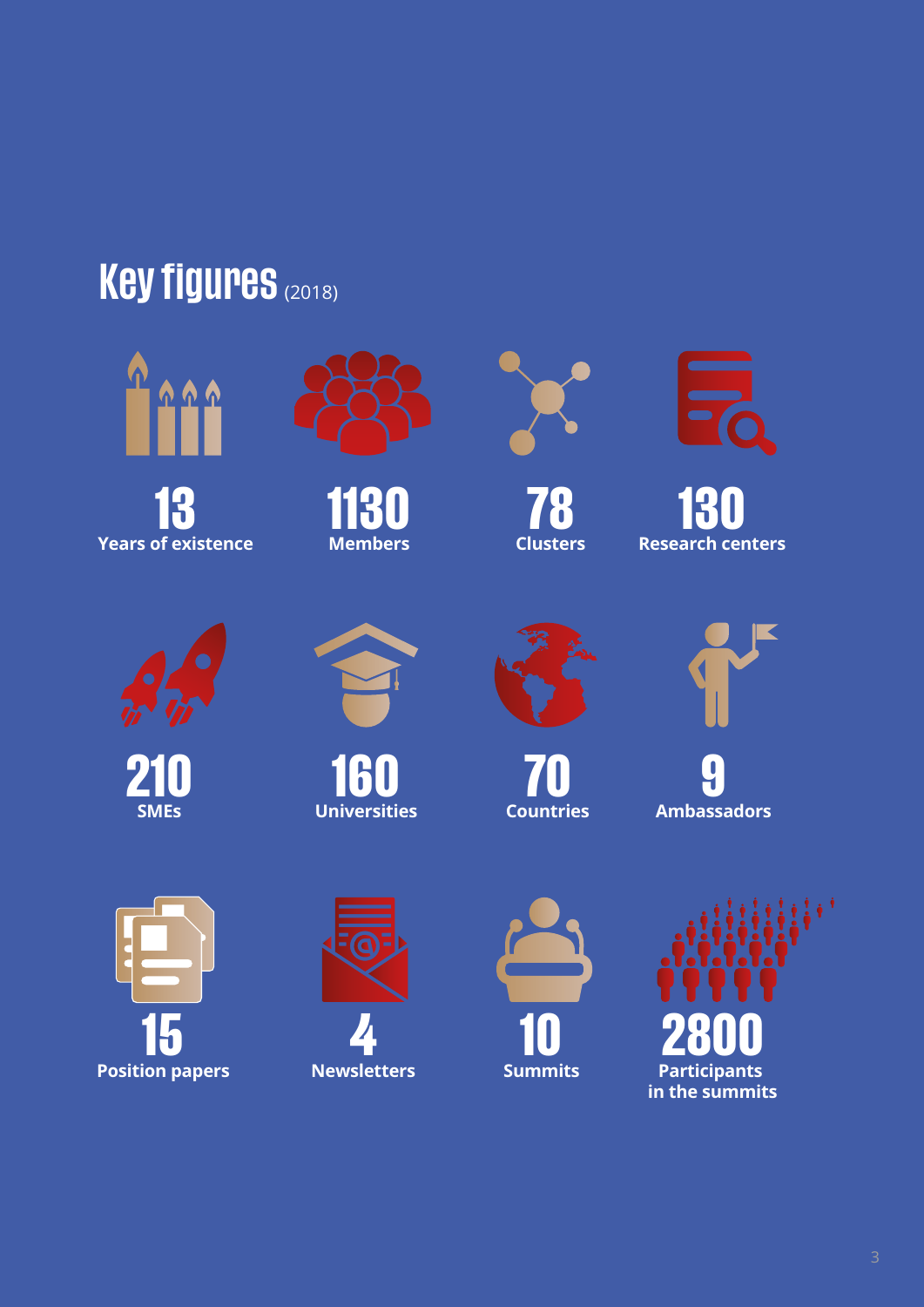

### NEM main achievements

**NEM Position Papers** are documents giving the NEM Initiative's point of view on any topic related to the networked electronic media area. These papers typically include: recommandations to the European Commission, formal opinions submitted to the Commissioner, submissions to regulatory bodies, or any other formal statement of this nature. They also provide a deeper insight of the NEM community on various technological, societal, and policy issues related to NEM.

Furthermore besides its strategic documents, the NEM Initiative regularly issues **[newsletters](https://nem-initiative.org/?s=newsletter)** and other promotional material (downloadable on NEM website), in order to ensure wide awareness about NEM, its activities, related events and achieved results.

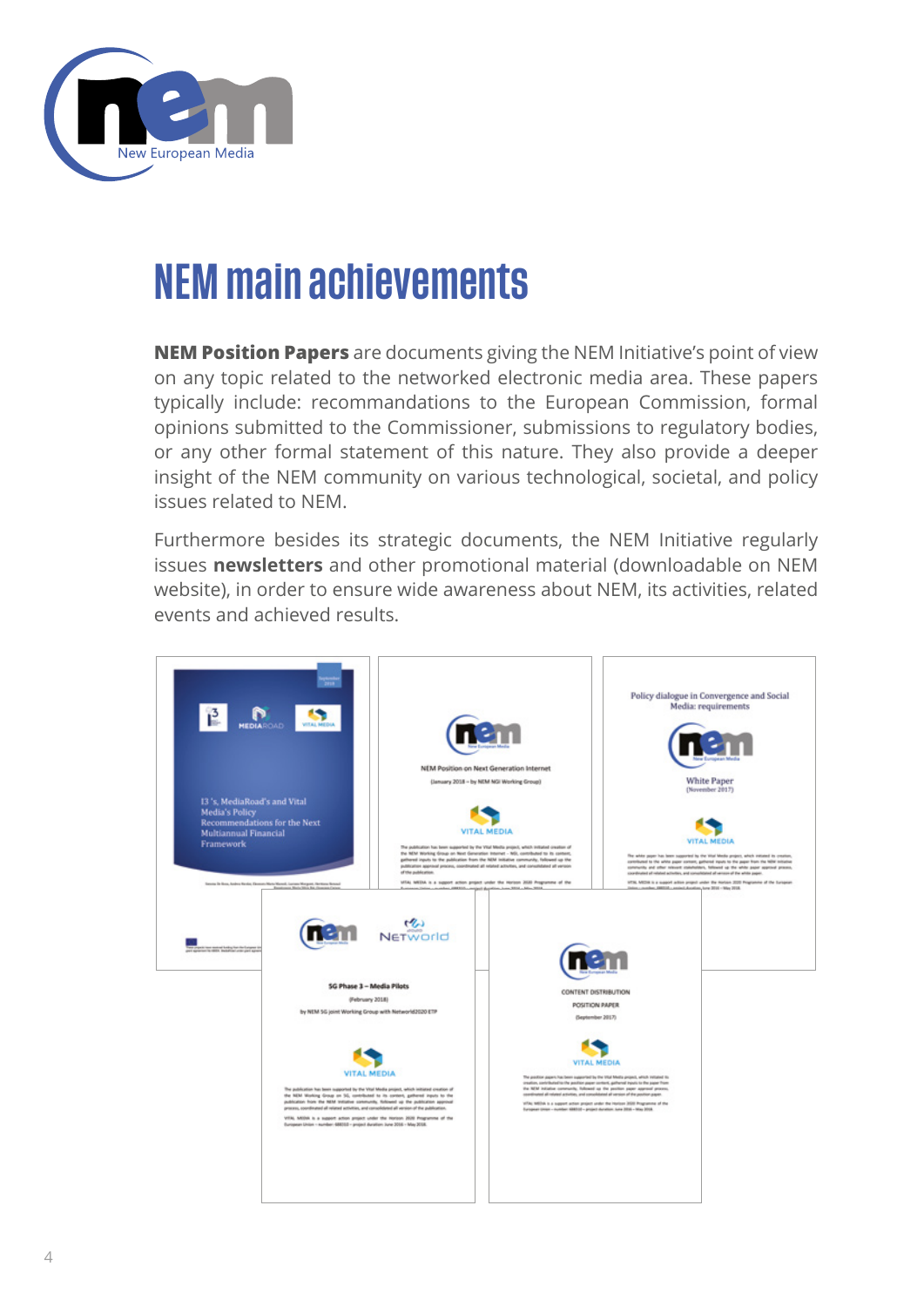### NEM Summits

The **NEM Summit** is an international conference and exhibition organised every year since 2008 for all those interested in broad area of Media, Content and Creative Industries. The NEM Summit is attended by several hundred participants.

Over the years, it has grown to become an annual **not-to-be-missed event**, providing attendees with a key opportunity to meet and network with prominent stakeholders, access up-to-date information, discover latest technology and market trends, identify research and business opportunities, and find partners for upcoming EU-funded calls for proposals.



Building on successful previous [Summits](https://nem-initiative.org/nem-summit-past-events/) in Saint-Malo, Barcelona, Turin, Istanbul, Nantes, Brussels, Frankfurt and Porto, the 10th edition organized in Sofia Reina Museum in Madrid in 2017 addressed many of today's hot topics on Smart Content by Smart Creators. These were including research and business

challenges, societal and user needs including accessibility, implementation requirements for smart content and media convergence and the regulatory and standardization environment.



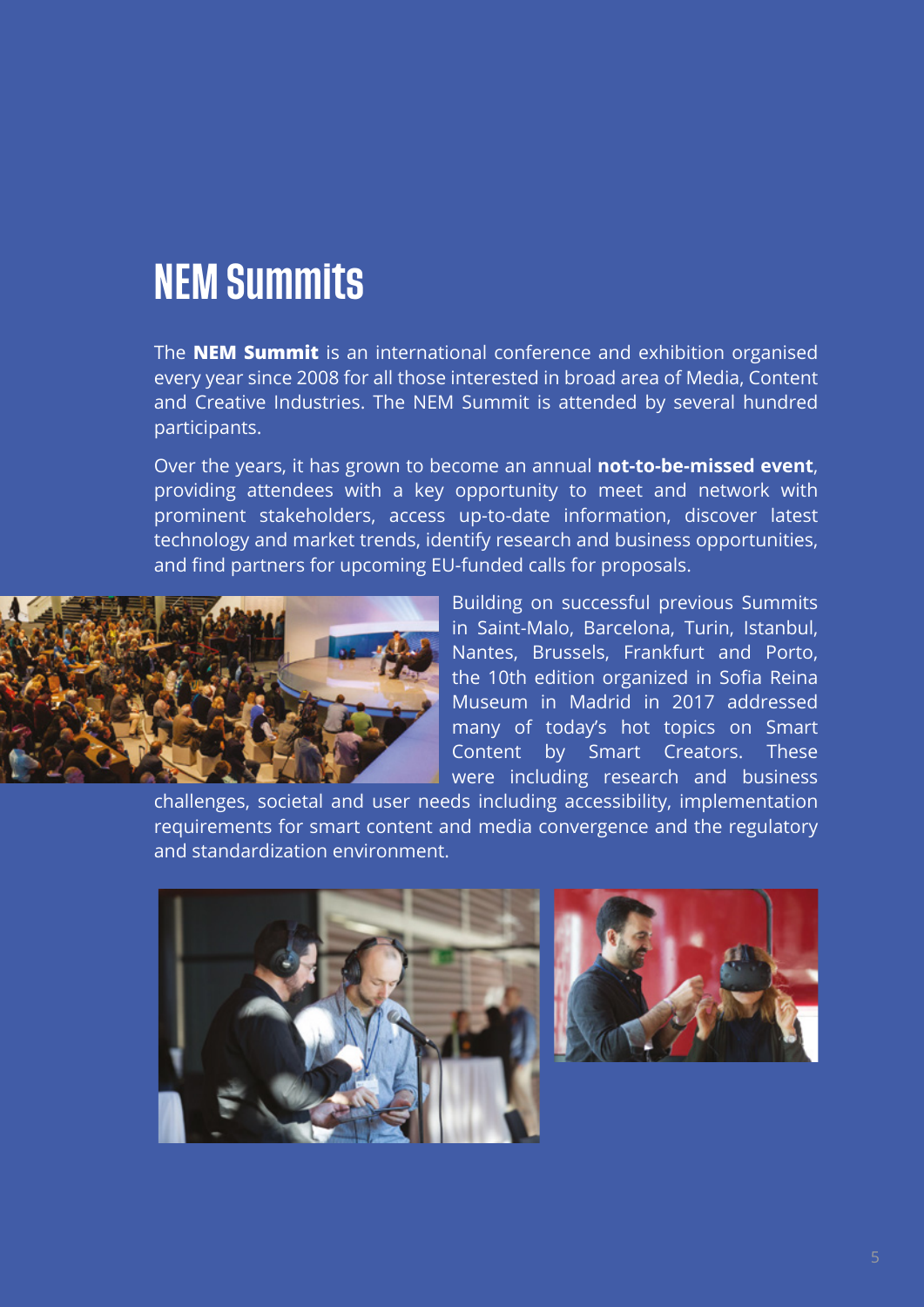

### Vital Media Project

From June 2016 to June 2018, the NEM Initiative has been supported by **VITAL MEDIA project**, a support action under the Horizon 2020 Programme of the European Union.

The VITAL MEDIA project aimed at enlarging the NEM community in the broad media area at the European, regional and national levels. It also strived to enable and facilitate discussions among large industry players and small organizations (e.g. SMEs) active in the area of Content, Media and Creative industries, to establish common views on needs and requirements from the entire sector in respect to the future research and innovation activities.

In order to reach its goals, the Vital Media project has supported several activities:

#### **1) Community building and enlargement**

- Establishment of collaboration with other related initiatives and organizations in Europe, appointment of NEM ambassadors
- Establishment and maintenance of an online collaboration platform
- Establishment and facilitation of various virtual NEM working groups
- Organization of major NEM events NEM Summit and General Assembly
- as well as focused cluster events

#### **2) Support for development of NEM strategy**

- Facilitation of creating NEM Strategic Research and Innovation Agenda (SRIA) and corresponding research and innovation roadmaps
- Facilitation of creating NEM position and white papers on various subjects
- Leading discussion on policy requirements from media and content sector

#### **3) Promotion of NEM Initiative and community activities**

- Design and production of leaflets, posters, newsletters, etc.
- Promotion in social media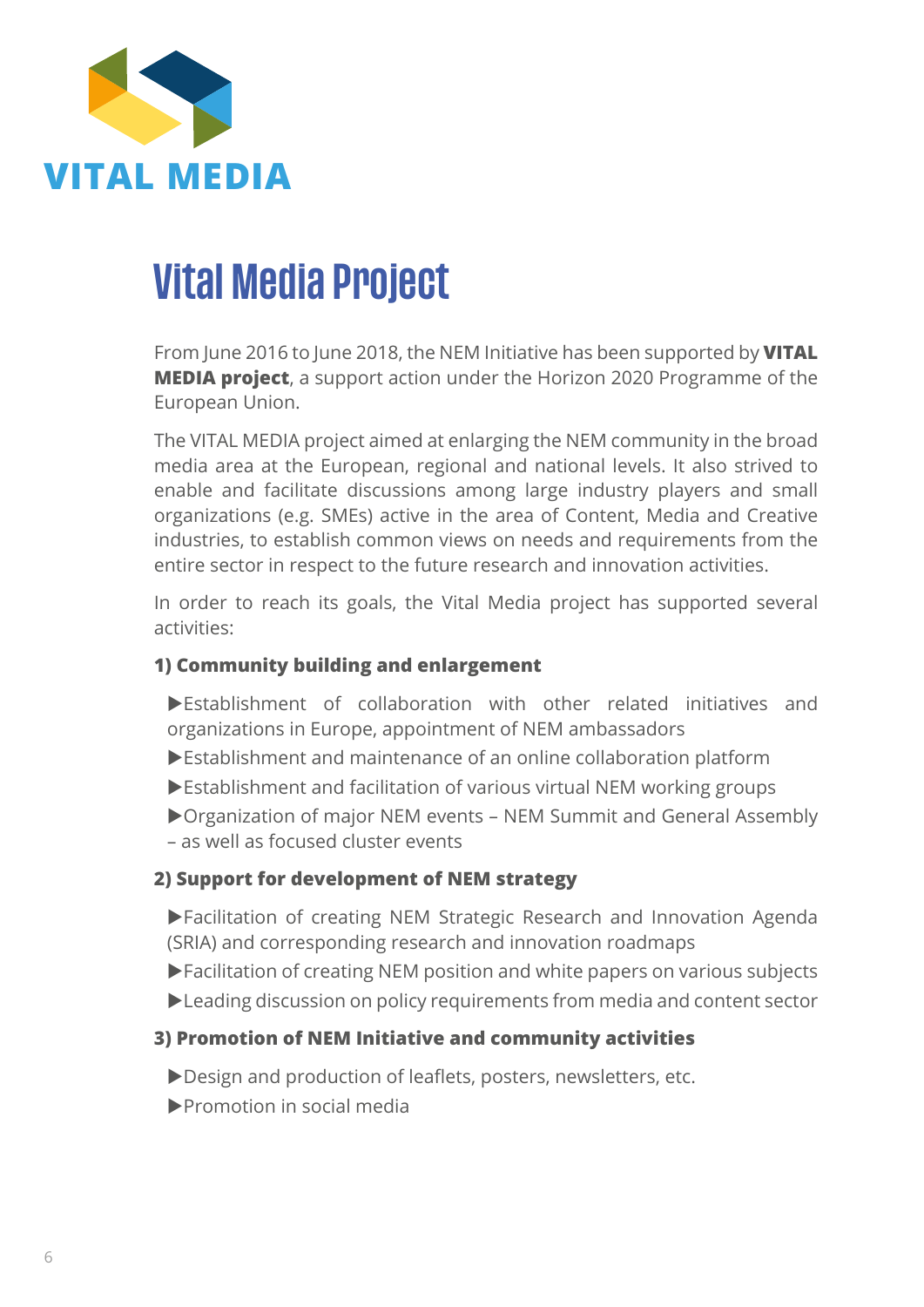### Why become a NEM member?

 Get in **direct contact** with main stakeholders from Media, Content, Creative industries, Social Media, Broadcasting, Telecom, Immersive technologies, and Consumer electronics sectors in Europe



 $\blacktriangleright$  Explore participation in EU and other publicly funded research and innovation programs and actions

 $\blacktriangleright$  Increase your visibility (present your organisation on the website, be present and actively involved in NEM events) with **no additional marketing costs**

 $\triangleright$  Shape the future of research and innovation in Europe in media sector

Join activities on development of overall strategy of the media sector

### **Scan to discover**